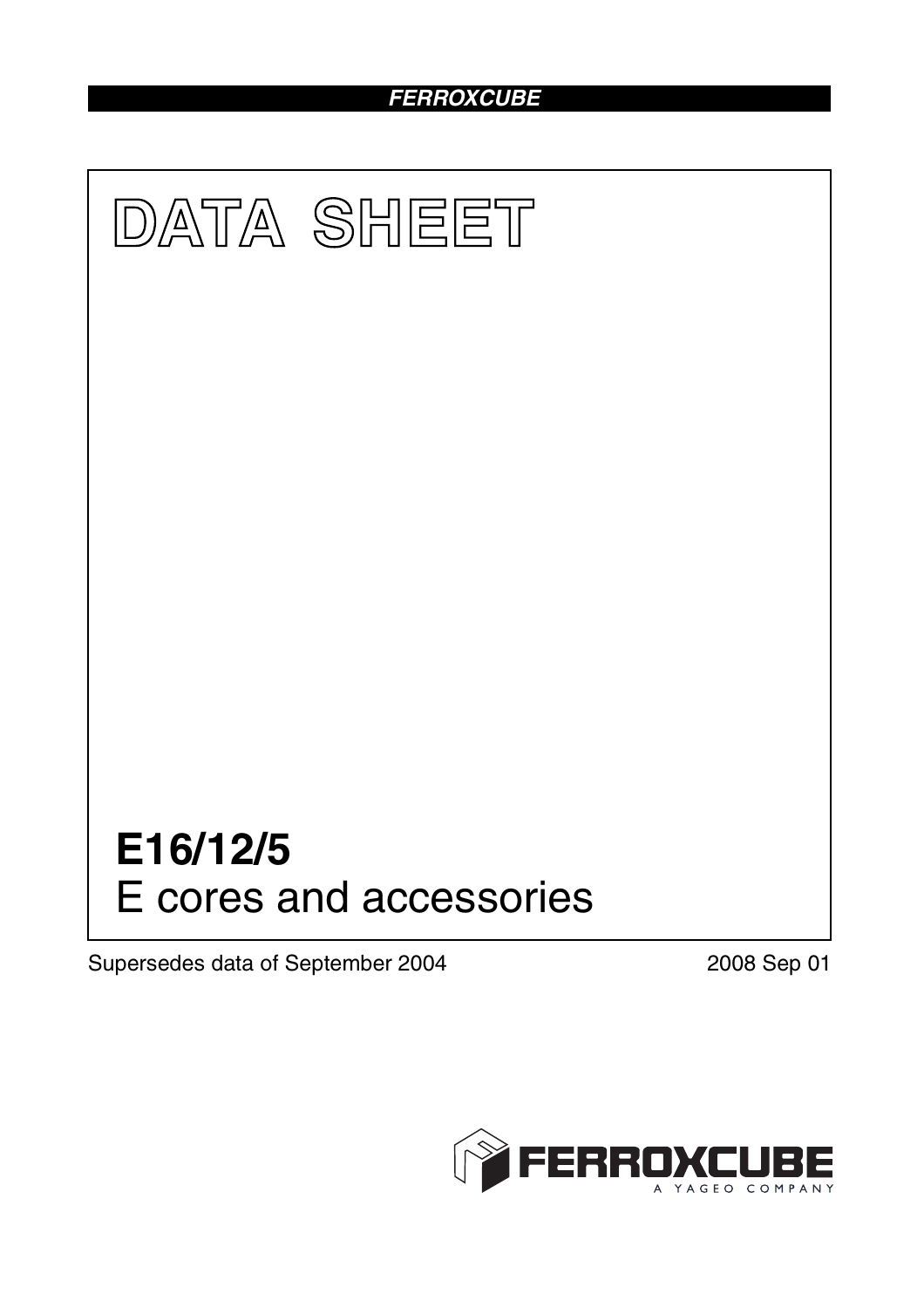# E cores and accessories E16/12/5

#### **CORE SETS**

### **Effective core parameters**

| <b>SYMBOL</b>           | <b>PARAMETER</b>  | <b>VALUE</b>  | <b>UNIT</b>     |
|-------------------------|-------------------|---------------|-----------------|
| $\Sigma(I/A)$           | core factor (C1)  | 2.85          | $mm-1$          |
| $V_{\rm e}$             | effective volume  | 1070          | mm <sup>3</sup> |
| $\mathsf{I}_\mathsf{e}$ | effective length  | 55.3          | mm              |
| $A_{e}$                 | effective area    | 19.4          | mm <sup>2</sup> |
| <b>\</b> min            | minimum area      | 19.4          | mm <sup>2</sup> |
| m                       | mass of core half | $\approx$ 2.6 |                 |



(EL16)

#### **Core halves**

 $A_L$  measured in combination with a non-gapped core half, clamping force for  $A_L$  measurements, 20 ±10 N. Gapped cores available on request.

| <b>GRADE</b> | $A_{L}$<br>(nH) | μ <sub>e</sub> | <b>AIR GAP</b><br>$(\mu m)$ | <b>TYPE NUMBER</b> |
|--------------|-----------------|----------------|-----------------------------|--------------------|
| 3C90         | $800 + 25%$     | $\approx$ 1810 | $\approx$ ()                | E16/12/5-3C90      |
| 3C92<br>des  | 580 ± 25%       | $\approx$ 1320 | ņ                           | E16/12/5-3C92      |

#### **Core halves of high permeability grades**

Clamping force for  $A_L$  measurements, 20  $\pm$ 10 N.

| <b>GRADE</b> | ∼∟<br>(nH)   | μe             | <b>AIR GAP</b><br>(µm) | <b>TYPE NUMBER</b> |
|--------------|--------------|----------------|------------------------|--------------------|
| 3E26         | $2000 + 25%$ | $\approx 4530$ | $\approx$              | E16/12/5-3E26      |

#### **Properties of core sets under power conditions**

|              | B (mT) at                                       | <b>CORE LOSS (W)at</b>                       |                                                 |                                               |
|--------------|-------------------------------------------------|----------------------------------------------|-------------------------------------------------|-----------------------------------------------|
| <b>GRADE</b> | $H = 250$ A/m;<br>$f = 25$ kHz;<br>$T = 100 °C$ | f = 25 kHz;<br>$B = 200$ mT;<br>$T = 100 °C$ | $f = 100$ kHz;<br>$B = 100$ mT;<br>$T = 100 °C$ | f = 100 kHz;<br>$B = 200$ mT;<br>$T = 100 °C$ |
| 3C90         | $\geq$ 315                                      | $\leq 0.13$                                  | $\leq 0.14$                                     |                                               |
| 3C92         | $\geq$ 370                                      |                                              | $\leq 0.1$                                      | $\leq 0.65$                                   |